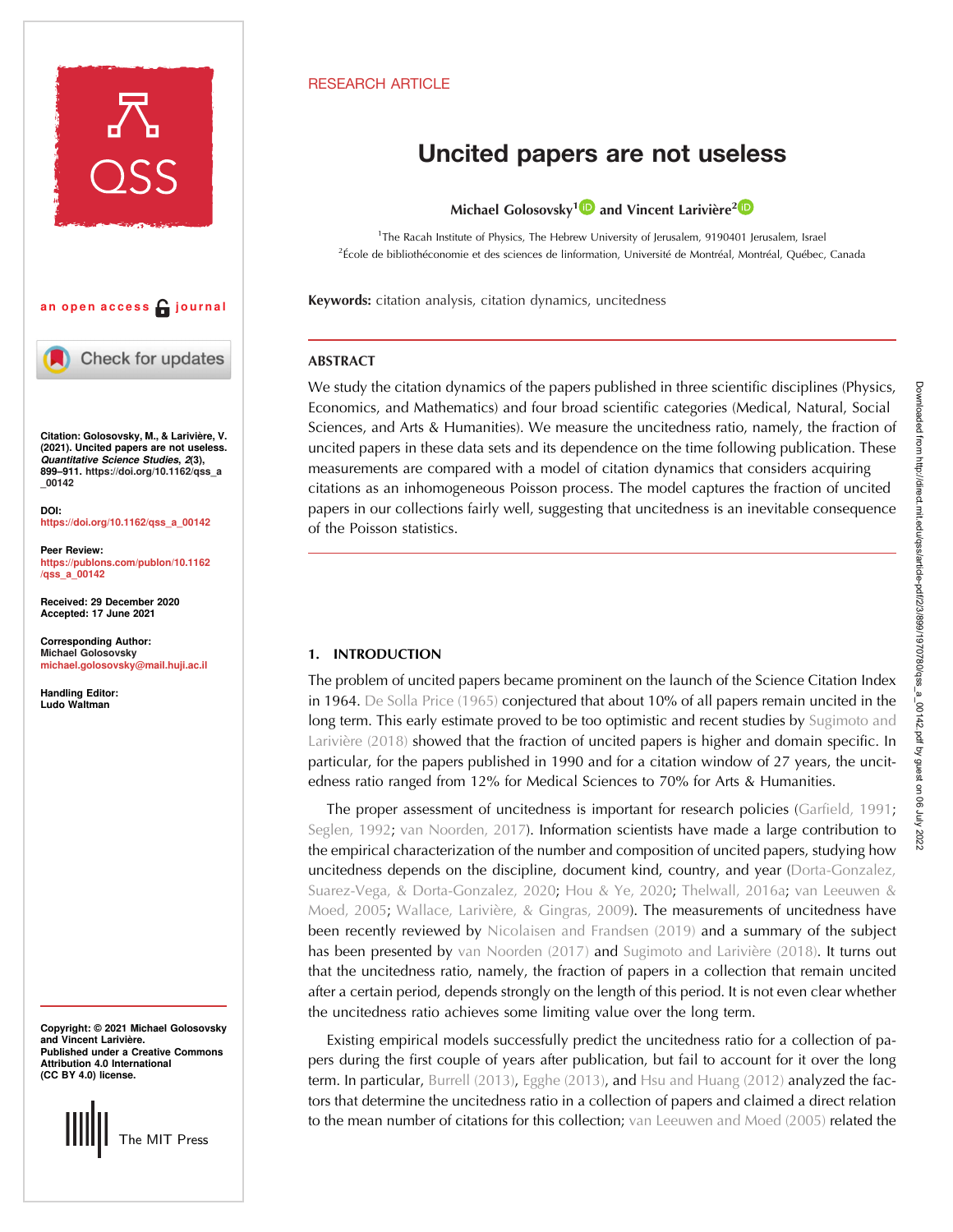journal uncitedness ratio to the journals' impact factor, which is determined by the mean number of citations per paper garnered in the first 1–2 years after publication; whereas [Wallace et al.](#page-12-0) [\(2009\)](#page-12-0) demonstrated that the uncitedness ratio is strongly affected by the annual growth in the number of publications and their reference list length. Yet, a comprehensive study by [Thelwall](#page-12-0) [\(2016a\)](#page-12-0) showed a relation between the uncitedness ratio and the shape of the citation distribution for a given collection. Thus, although several factors that affect the uncitedness ratio were properly identified (the mean number of citations, the growing number of publications, the reference list length, and the shape of the citation distribution), the existing models of uncitedness focus only on one or several of these factors and on a short time window comprising a couple of years after publication. A comprehensive model that includes all these factors and predicts the uncitedness ratio in the long run has been missing.

Why do we need a better understanding of uncitedness? To answer a burning question: whether uncited papers are a burden to science or constitute an inherent part of the scientific enterprise ([MacRoberts & MacRoberts, 2010;](#page-12-0) [van Noorden, 2017](#page-12-0)). In other words, do uncited papers exert some influence or not? [Seglen \(1992\)](#page-12-0) argued that uncitedness is the consequence of the mismatch between the number of publications and the number of references (because citation distributions are highly skewed, the total number of references is insufficient to provide citations for all papers); [Wallace et al. \(2009\)](#page-12-0) and [Burrell \(2013\)](#page-12-0) suggested that uncitedness is related to the Poisson statistics of citations. Both approaches converge on the point that uncitedness is an inevitable ingredient of the normal citation process. Thus, a consistent model of citation dynamics will account for uncited papers as well. Our objective is to validate this statement. Indeed, our recently developed model ([Golosovsky, 2019,](#page-12-0) [2021;](#page-12-0) [Golosovsky &](#page-12-0) [Solomon, 2017](#page-12-0)) captures many attributes of the citation dynamics of research papers, including citation trajectories and citation distributions. In this study, we demonstrate that this model quantitatively captures the uncitedness ratio for three single disciplines and four broad scientific categories.

# 2. THE MODEL OF CITATION DYNAMICS AND THE UNCITEDNESS RATIO

We present here a short summary of the model of citation dynamics while focusing on the phenomenon of uncitedness. Consider a paper j that belongs to some scientific community. An author of a new publication may cite this paper after finding it in databases, scientific journals, or following recommendations of colleagues or news portals. We name this a direct citation of paper *j*. An author of another new publication can find paper *j* in the reference lists of his already selected papers and cite it as well. If paper j was placed into the reference list of a new publication as a result of the copying strategy, we name it indirect citation.<sup>1</sup>

The model assumes that the number of citations garnered by a paper follows Poisson distribution,

$$
P_j(k) = \frac{\lambda_j^k}{k!} e^{-\lambda_j},\tag{1}
$$

where  $\lambda_j(t)$  is the papers' latent citation rate which is postulated to be the sum of the direct and indirect contributions, namely,  $\lambda_j(t) = \lambda_j^{dir}(t) + \lambda_j^{indir}(t)$ . The model assumes that the direct citation rate is set at the moment of publication of the paper, and the indirect citation rate is

 $1$  A direct reference is an entry in the reference list of a publication that is not cited by any other reference there, while an indirect reference is an entry that is cited by one or more references in this list. When the perspective is shifted to the cited paper, these definitions correspond to direct and indirect citations.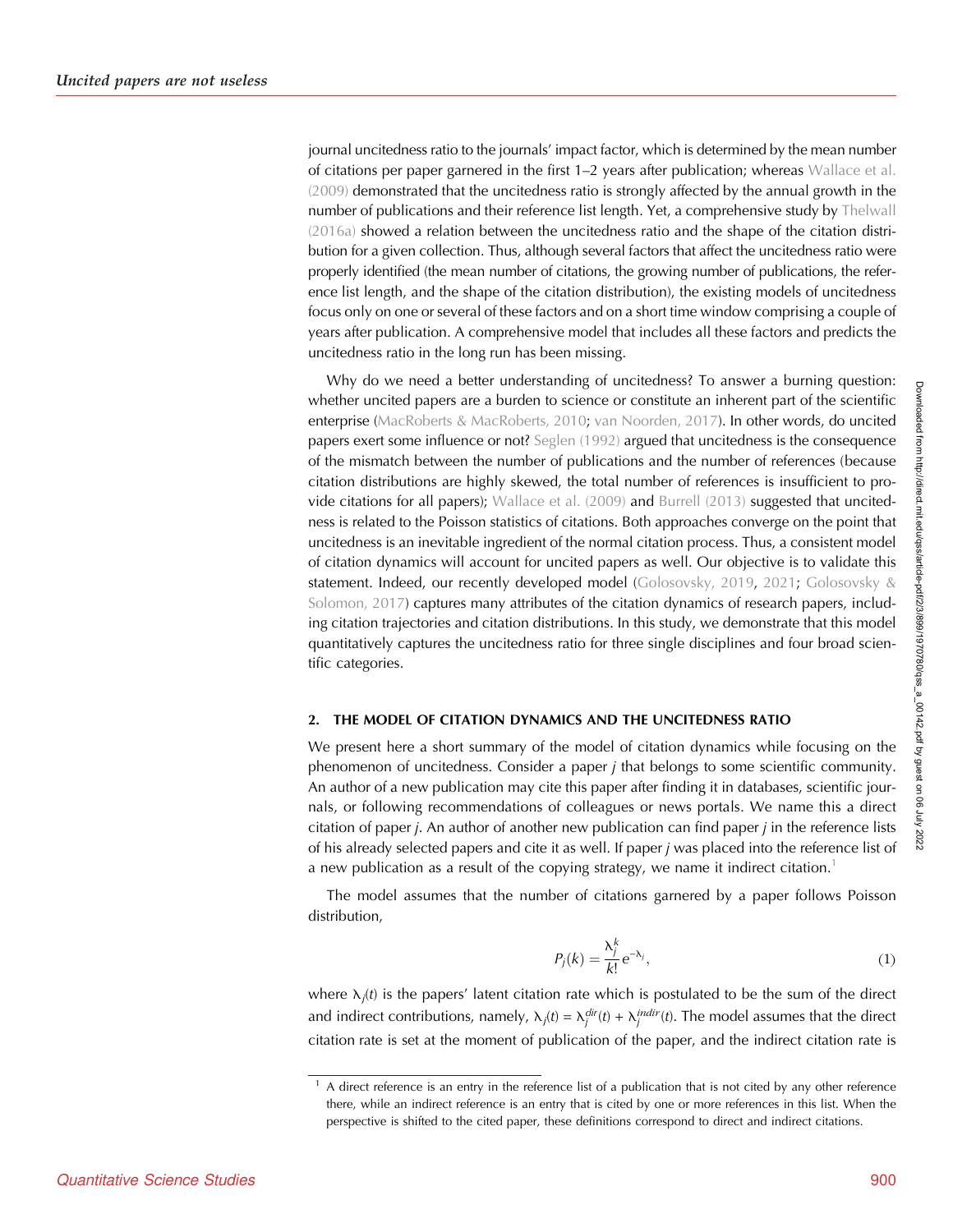determined by the papers' citation history. Any paper can be cited directly, but only previously cited papers can be cited indirectly. For uncited papers, only the direct citation rate matters, namely,  $\lambda_j(t) = \lambda_j^{dir}(t)$ .

Each publication belongs to some scientific discipline or community and can be cited by any new publication there. Following [Wallace et al. \(2009\),](#page-12-0) we assume that

$$
\lambda_j^{dir}(t) = \frac{N_{references}(t_0 + t)}{N_{papers}(t_0)} \eta_j A(t),
$$
\n(2)

where  $t_0$  is the publication year, t is the number of years after publication,  $N_{\text{coper}}(t_0)$  is the number of papers associated with a given discipline that were published in the year  $t_0$ , and  $N_{references}(t_0 + t)$  is the total number of references in the papers belonging to this discipline or community that were published in the year  $t_0 + t$ . A(t) is the aging function for references, namely, the average fraction of references in the reference lists of papers that belong to this discipline and which are t years old (we define it in such a way that  $\int_0^\infty A(t)dt = 1$ ).  $\eta_j$  is the paper's fitness or intrinsic citation capacity [\(Milojevic, 2020\)](#page-12-0), which captures its potential for garnering citations; in other words, it characterizes the appeal that the paper makes to citing authors after aging and other time-dependent factors have been taken into account. The model assumes that each paper is born with some intrinsic fitness that does not change during the paper's lifetime.<sup>2</sup>

Thus, in the context of uncitedness, our model reduces to the combination of the fitness model of [Caldarelli, Capocci et al. \(2002\)](#page-12-0) and the aging model of [Wallace et al. \(2009\).](#page-12-0)

Equation 1 yields that the probability for a paper with fitness  $\eta$  to remain uncited after t years is  $P(0) = e^{-\Lambda^{dir}(\eta,t)}$ , where  $\Lambda^{dir}(t) = \int_0^t \lambda^{dir}(\eta,\tau)d\tau$ . For a large collection of papers, all published in the same year, the fraction of uncited papers after  $t$  years (the uncitedness ratio), is

$$
f_0(t) = \int_0^\infty e^{-\Lambda^{dir}(\eta, t)} \rho(\eta) d\eta,
$$
 (3)

where  $\rho(\eta)$  is the fitness distribution for this collection.

We introduce  $M_{dir}(t)$ , the mean number of direct citations garnered by the papers in this collection during  $t$  years after publication. Thus

$$
\Lambda^{dir}(\eta, t) = \frac{\eta}{\eta_0} M_{dir}(t)
$$
\n(4)

where  $\eta_0 = \int_0^\infty \eta \rho(\eta) d\eta$  is the average fitness, namely, the average fraction of direct citations among all citations of a paper. Although the fitness distribution  $\rho(\eta)$  is determined by the collection of cited papers for which we calculate the uncitedness ratio (a single discipline, journal, institution, country, etc.),  $M_{dir}(t)$  is determined by the broad collection of papers that can potentially cite the given collection, namely, the whole discipline or community. We introduce reduced fitness  $\widetilde{\eta} = \frac{\eta}{\eta_0}$ , in such a way that Eqs. 3 and 4 yield

$$
f_0(t) = \int_0^\infty e^{-\widetilde{\eta}M_{dir}(t)} \rho(\widetilde{\eta}) d\widetilde{\eta},\tag{5}
$$

where  $\rho(\tilde{\eta})$  is the reduced fitness distribution, which only differs from  $\rho(\eta)$  by a constant factor.

<sup>&</sup>lt;sup>2</sup> The factor  $\eta_j A(t)$  corresponds to  $\beta_l$  in [Wallace et al. \(2009\).](#page-12-0)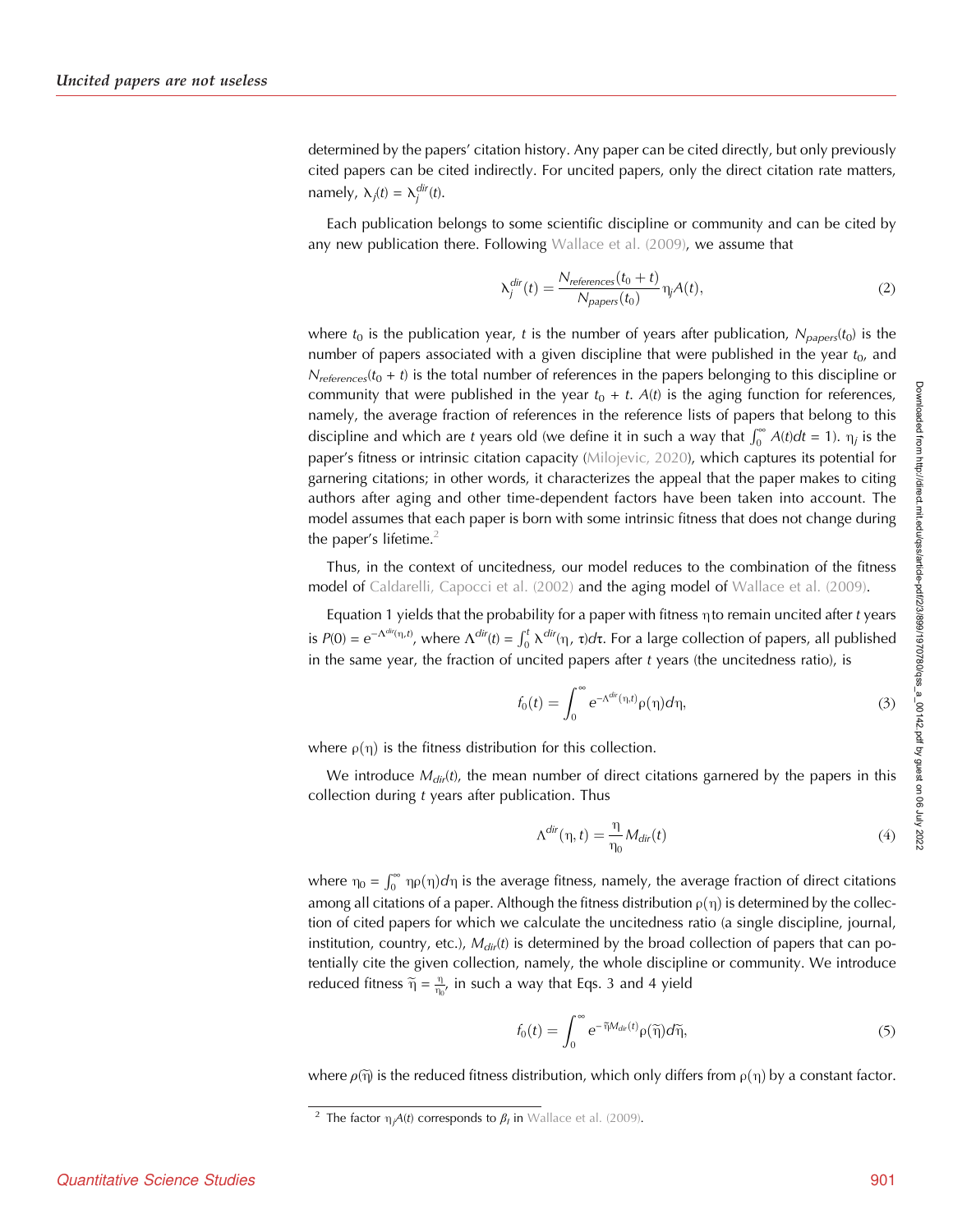Equation 5 relates the uncitedness ratio to the functions characterizing cited papers, such as the mean number of direct citations  $M_{dir}(t)$  and the reduced fitness distribution  $\rho(\tilde{\eta})$ . How can one measure these functions? The fitness distribution can be determined from the analysis of citation distributions in different citation windows ([Golosovsky, 2021](#page-12-0)) and  $M_{dir}(t)$  can be found from the analysis of the direct and indirect citations garnered by the papers in the collection. On the other hand,  $M_{dir}(t)$  can be found from an analysis of the reference lists of papers. Indeed, Eqs. 2 and 4 yield  $M_{dir}(t) = \int_0^t \frac{N_{references}(t_0+\tau)}{N_{paper}(t_0)} \eta_0 A(\tau) d\tau$ . We introduce  $R_0(t_0 + t)$ , the average reference list length for the papers published in the year  $t_0 + t$ , in such a way that  $N_{references}(t_0 + t) = N_{papers}(t_0 + t)R_0(t_0 + t)$ . Assuming that the number of publications covered by databases and the average reference list length both grow exponentially ([Hu, Leydesdorff, &](#page-12-0) [Rousseau, 2020;](#page-12-0) [Sugimoto & Larivière, 2018\)](#page-12-0), namely,  $N(t+t_0)\approx N(t_0)e^{\alpha t}$ ,  $R_0\approx R_0(t_0)e^{\beta t}$  (where  $R_0$  stays for  $R_0(t_0)$ , we find

$$
M_{dir}(t) \approx R_0 \eta_0 \int_0^t A(\tau) e^{(\alpha+\beta)\tau} d\tau.
$$
 (6)

#### 3. MEASUREMENTS AND COMPARISON WITH MODEL

We measured citation distributions and citation dynamics of papers belonging to several collections, determined the corresponding model parameters, and verified to what extent the model captures the fraction of uncited papers in these collections.

#### 3.1. Single Disciplines

Mathematics, Economics, and Physics papers published in 1984 were retrieved using the Clarivate Web of Science (WoS) database. We considered only articles, letters, and notes written in English and excluded non-English and low-circulation journals which contain many papers whose citations are not covered by the WoS, because, according to our protocol, these papers would be considered uncited. We also excluded reviews, as their citation careers are very different from those of ordinary research papers. The publication year 1984 was chosen in such a way as to provide a long citation window for the cited papers and sufficient coverage for the citing papers.

We analyzed citation trajectories of papers and the structure of their reference lists. These were compared to our stochastic model of citation dynamics [\(Golosovsky, 2019\)](#page-12-0). The corresponding model parameters and functions, such as the average reference list length  $R_0$ , the sum of the growth exponents ( $\alpha + \beta$ ), the aging function A(t), the average fitness  $\eta_0$ , and the parameters that define indirect citations, were estimated for each discipline. We found that the sum of the growth exponents ( $\alpha + \beta$ ) is more or less compatible with the direct measurements of [Sugimoto and Larivière \(2018\)](#page-12-0) which report ≈3% annual growth in the reference list length and ≈4% growth in the number of publications. Although we found that the average reference list length  $R_0$  is smaller than the actual reference list length, it should be noted that it counts only those references that can cite the given paper and that are included in the citation database. For WoS, these include research papers and exclude books, conference proceedings, etc. The fraction of these documents in the reference lists of Physics papers is small; hence  $R_0$  for Physics matches our independent measurements. However, the fraction of books and conference proceedings in the reference lists of Economics and Mathematics papers is rather large, and that is why the effective  $R_0$  for these disciplines is so small.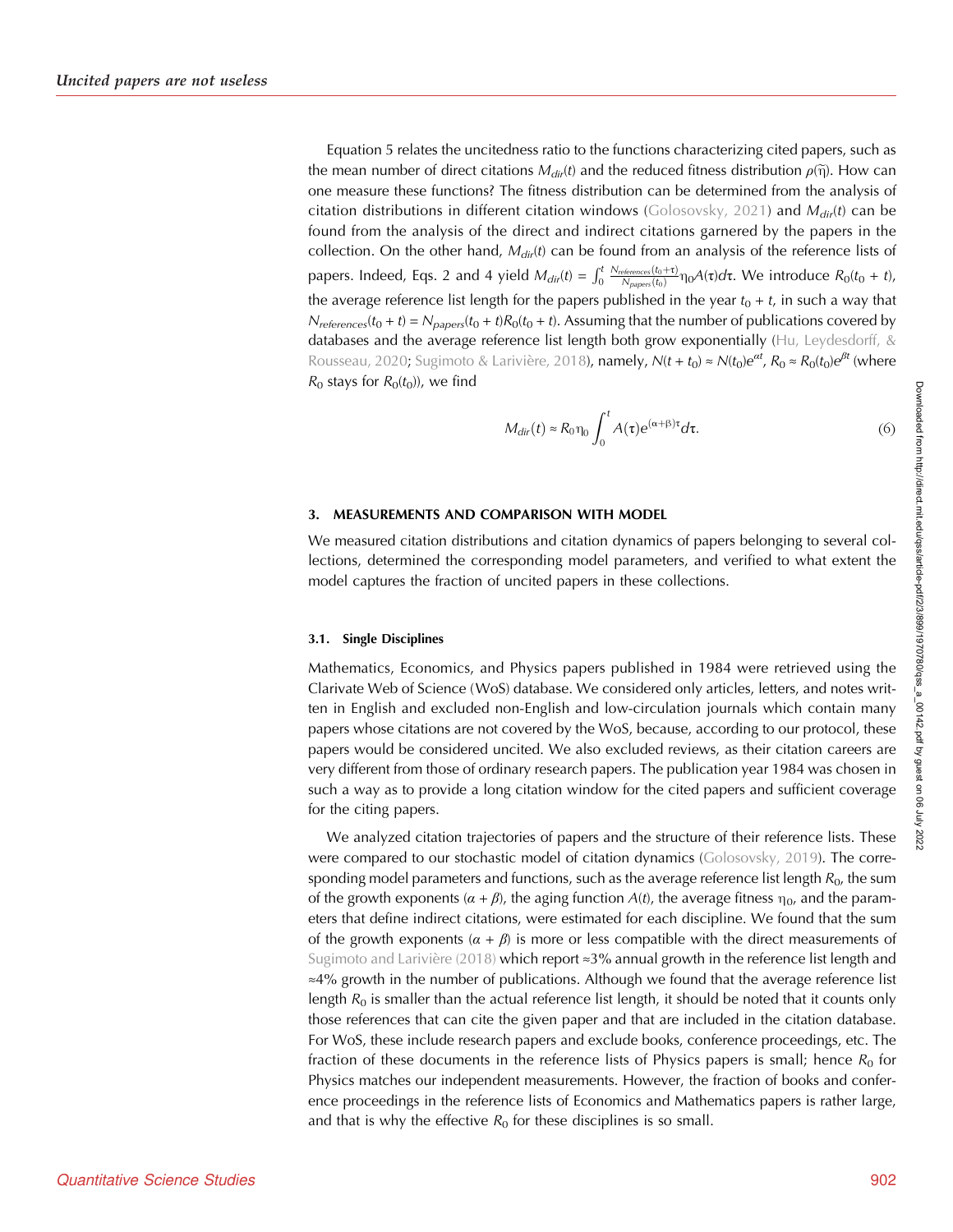<span id="page-4-0"></span>

Figure 1. Citation distributions for the papers published in single disciplines in 1984. Citations are counted in 2008. (a) Physics.  $N_{papers}$  = 40,195. Parameters of the simulation:  $R_0 = 19$ ,  $(α + β) = 0.090$ ,  $η_0 = 0.5$ ,  $σ = 1.13$ . (b) Economics.  $N_{papers} = 3,043$ .  $R_0 = 8.44$ ,  $(α + β) = 0.045$ ,  $η_0 =$ 0.44,  $\sigma$  = 1.13. (c) Mathematics.  $N_{papers}$  = 6,313.  $R_0$  = 3.91, (α + β) = 0.092,  $η_0$  = 0.46,  $\sigma$  = 1.13.

Then we analyzed citation distributions and determined the reduced fitness distribution  $\rho(\vec{\eta})$ . We found that the latter is best modeled by a log-normal distribution

$$
\rho(\widetilde{\eta}) = \frac{1}{\widetilde{\eta}\sigma\sqrt{2\pi}} e^{-\frac{\left(\ln \widetilde{\eta} + \frac{\sigma^2}{2}\right)^2}{2\sigma^2}},\tag{7}
$$

where  $\sigma$  is the shape factor and  $\tilde{\overline{\eta}} = 1$ , by definition.

Figure 1 shows the measured and numerically simulated citation distributions for three disciplines. They are virtually indistinguishable.

As the model relates the uncitedness ratio to the mean number of direct citations  $M_{dir}(t)$ , we determined the latter basing on Eq. 6. Figure 2(a) shows that the  $M_{dir}(t)$  dependences do not come to saturation even after 25 years. It is also instructive to compare  $M_{dif}(t)$  to  $M(t)$ , the mean number of all citations for the same collection of papers. To this end, we introduced the



Figure 2. (a) Mean number of direct citations. (b) An average fraction of direct citations among all citations of a paper. The publication year is  $t = 1$ .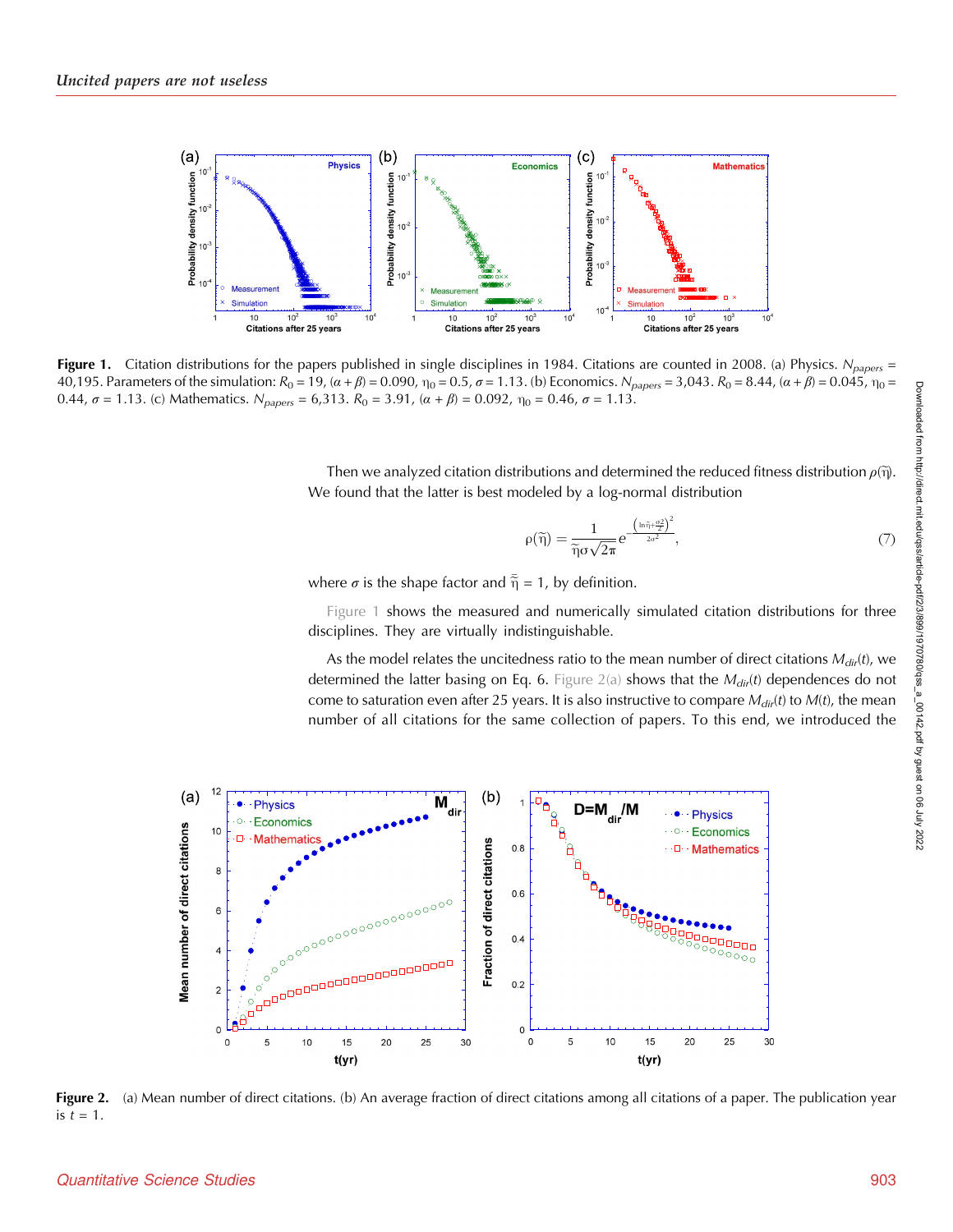<span id="page-5-0"></span>average fraction of direct citations  $D(t) = \frac{M_{dir}(t)}{M(t)}$  and plotted it on [Figure 2\(b\)](#page-4-0). Although early after the publication of a paper its citations are mostly direct ( $D \approx 1$ ), after 10–20 years the overall fraction of direct citations drops to  $D = 0.3{\text -}0.45$ , depending on the discipline.

Figure 3 shows the uncitedness ratio  $f_0$  and its dependence on the time after publication. For a citation window of 25 years, the uncitedness ratios for the Physics, Economics, and Mathematics papers are 7.1%, 14.7%, and 27.3%, correspondingly. Yet, these percentages are not final, because  $f<sub>0</sub>$  continuously decreases with time and does not come to saturation even after 25 years. The reason for the very slow decay of the uncitedness ratio is not only the time after publication, but also the growth in the number of publications and the average reference list length  $R_0$  (see Eqs. 5 and 6).

The continuous lines in Figure 3 show the results of the numerical simulation. As all the model parameters were found from the analysis of cited papers, the very fact that the same model captures the fraction of *uncited* papers is significant and indicates that, at least for these disciplines, the cited and uncited papers are two sides of the same coin.

#### 3.2. Broad Scientific Categories

We consider here the measurements of uncitedness for the papers published in four broad scientific categories in 1990 ([Sugimoto & Larivière, 2018](#page-12-0)). To compare these data to Eqs. 5 and 6, we need to find the corresponding model parameters. In principle, this can be done by measuring the citation trajectories of papers and comparing them to the full stochastic model of citation dynamics ([Golosovsky, 2019;](#page-12-0) [Golosovsky & Solomon, 2017](#page-12-0)). Here, we did not



**Figure 3.** The fraction of uncited papers,  $f_0(t) = \frac{N_{uncited}(t)}{N_{papers}}$  for the papers belonging to three scientific disciplines.  $N_{papers}$  is the total number of papers belonging to a certain scientific discipline that were published in a certain year,  $N_{uncited}(t)$  is the number of uncited papers after t years, and t is the number of years after publication. The continuous lines show the model prediction obtained by running the full stochastic model on the synthetic collections containing the same number of papers as in the measured collection. Note the good correspondence between the model and the measurements.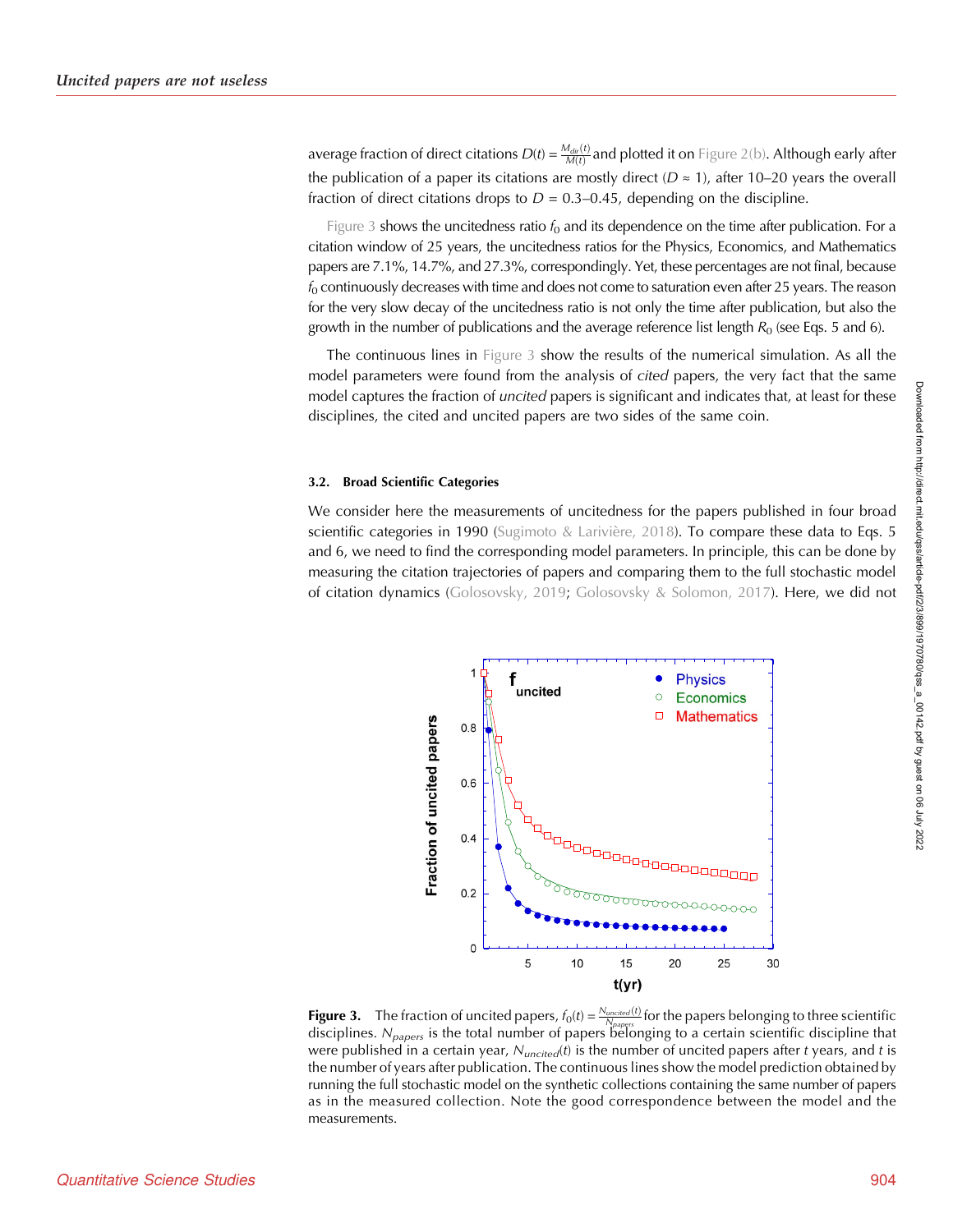<span id="page-6-0"></span>

Figure 4. (a) The mean number of citations for four broad categories of papers ([Sugimoto & Larivière, 2018\)](#page-12-0). Continuous lines show the fit to the model ([Golosovsky & Solomon, 2017\)](#page-12-0). (b) Reduced mean number of citations, M(t)e<sup>-(α+β)t</sup>/R<sub>0</sub>. All four dependences are remarkably similar (but not identical) and Eq. 8 suggests that these are nothing else but  $r(t)$ . Continuous line shows our measurements of  $r(t)$  for the Physical Review B papers published in 1984.

perform this tedious task: For each category, we only measured the annual mean number of citations  $M(t)$  as a function of time and the citation distribution after 27 years. By fitting these two functions we determined all the model parameters.

Figure  $4(a)$  shows the  $M(t)$  dependences. Their analysis yields the average reference list length  $R_0$  and the sum of the growth exponents  $(\alpha + \beta)$ . The basis for this analysis is the reference-citation duality. Namely, if the number of publications and of the average reference list length both grow exponentially, then the mean number of citations  $M(t)$  is closely related to  $R(t)$ , the age distribution of references (synchronous or retrospective citation distribution):  $M(t) = R(t)e^{(\alpha+\beta)t}$ . This expression can be cast as follows

$$
\frac{M(t)e^{-(\alpha+\beta)t}}{R_0} = r(t),\tag{8}
$$

where  $r(t)$  is the reduced age distribution of references<sup>3</sup> and  $R_0$  is the average reference list length.

Although M(t) can diverge with time, R(t) converges to R<sub>0</sub> in the long run, namely,  $\int_0^\infty r(t)dt = 1$ . Using this constraint, we found  $R_0$  and  $(\alpha + \beta)$  from the measured M(t) dependences and Eq. 8. Figure  $4(b)$  shows the corresponding  $r(t)$  dependences. They are remarkably similar, although not identical. To find the remaining parameters of citation dynamics, we used our full stochastic model and the previously found aging function  $A(t)$  ([Golosovsky, 2021](#page-12-0)) and fitted the citation distributions for each category in the year 2017. We assumed the log-normal reduced fitness distribution and used its width  $\sigma$  as a fitting parameter. [Figure 5](#page-7-0) shows that the model

 $3$  The function  $r(t)$  is remarkably stable over time and does not vary much from discipline to discipline [\(Glanzel, 2004](#page-12-0); [Golosovsky & Solomon, 2017](#page-12-0); [Roth, Wu, & Lozano, 2012](#page-12-0); [Sinatra, Deville et al., 2015\)](#page-12-0).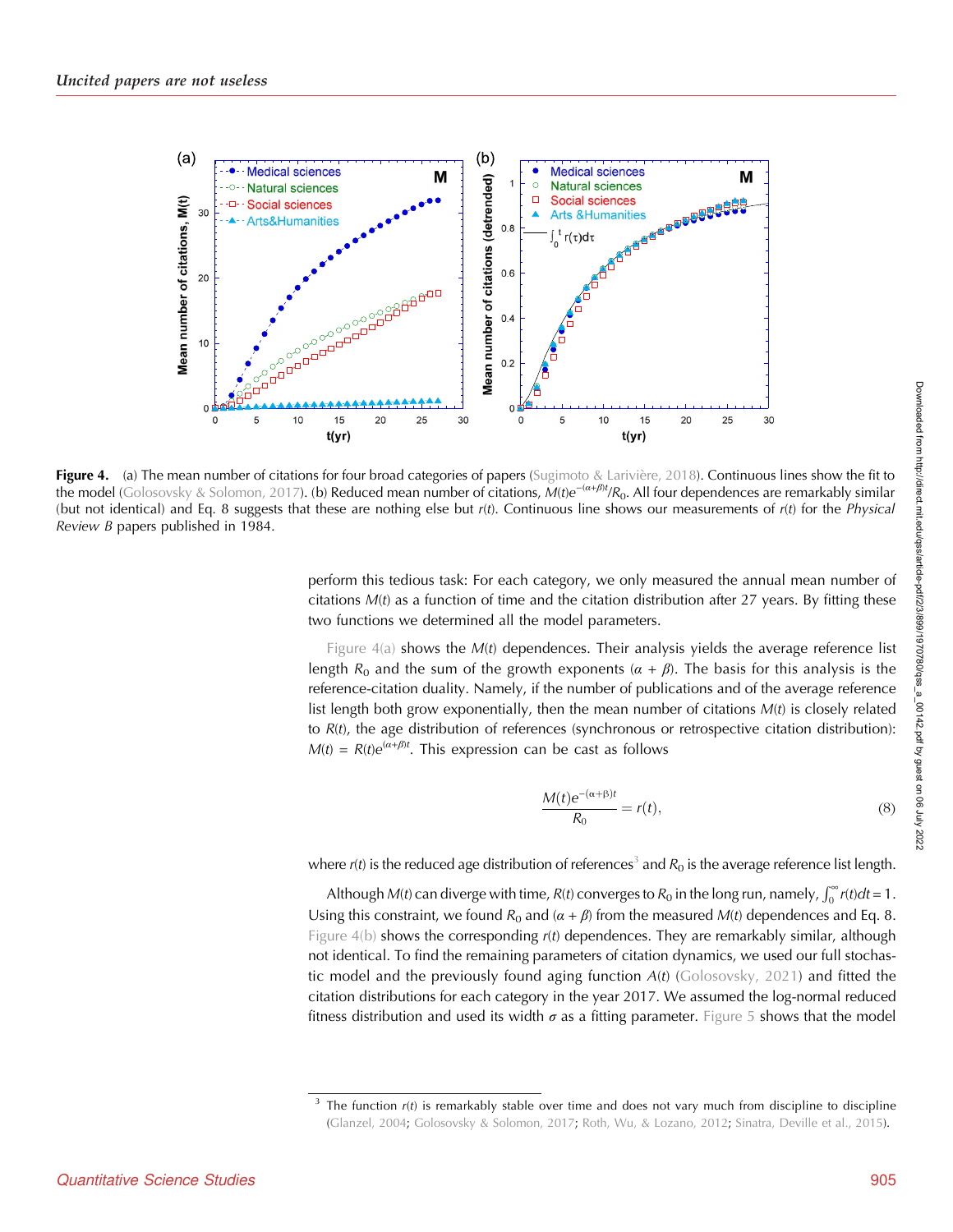<span id="page-7-0"></span>

Figure 5. Citation distributions for four broad scientific categories of papers published in 1990. Citations are counted in 2017. (a) Medical Sciences. N<sub>papers</sub> = 272,192. Parameters of the simulation:  $R_0 = 23.5$ ,  $(\alpha + \beta) = 0.050$ ,  $\eta_0 = 0.48$ ,  $\sigma = 1.3$ . (b) Natural Sciences. N<sub>papers</sub> = 293,030.  $R_0 = 11.27$ ,  $(\alpha + \beta) = 0.06$ ,  $\eta_0 = 0.47$ ,  $\sigma = 1.32$ . (c) Social Sciences.  $N_{papers} = 50.032$ .  $R_0 = 7.1$ ,  $(\alpha + \beta) = 0.095$ ,  $\eta_0 = 0.42$ ,  $\sigma =$ 1.4. (d) Arts & Humanities.  $N_{papers} = 30,069$ .  $R_0 = 0.587$ ,  $(\alpha + \beta) = 0.085$ ,  $\eta_0 = 0.46$ ,  $\sigma = 1.1$ .

accounts for the measured citation distributions<sup>4</sup>, and [Figure 6](#page-8-0) demonstrates that the same model captures the uncitedness ratio as well.

## 3.3. Fitness Distribution

[Figure 7](#page-8-0) explores the sensitivity of the uncitedness ratio  $f_0(t)$  to the functional shape of the fitness distribution. It shows the  $f_0(M_{dir})$  dependences where the time after publication is an

<sup>&</sup>lt;sup>4</sup> A broad scientific category aggregates several disciplines with dissimilar citing habits, namely, those with different average reference list lengths  $R_0$  and different average fitness  $\eta_0$ . Because the reduced fitness  $\tilde{\eta}$ , average fitness  $\eta_0$ , and the average reference list length  $R_0$  do not appear in Eqs. 5 and 6 separately but as a product  $\tilde{\eta}_{\rm{ID}}R_0$ , our model can still be applied to such aggregated data sets. However, the reduced fitness distribution  $\rho(\tilde{\eta})$  will be replaced with the joint distribution  $\rho(\tilde{\eta}, \eta_0 R_0)$ . It is no surprise that the latter turns out to be log-normal. For such a distribution, the variance of the factor  $\eta_0R_0$  among the disciplines belonging to one category and the variance of  $\tilde{\eta}$  are added together, in such a way that  $\rho(\tilde{\eta}, \eta_0 R_0)$  is broadened. This is the reason why the fitness distribution for categories is somehow broadened in comparison with that found in our analysis of single disciplines.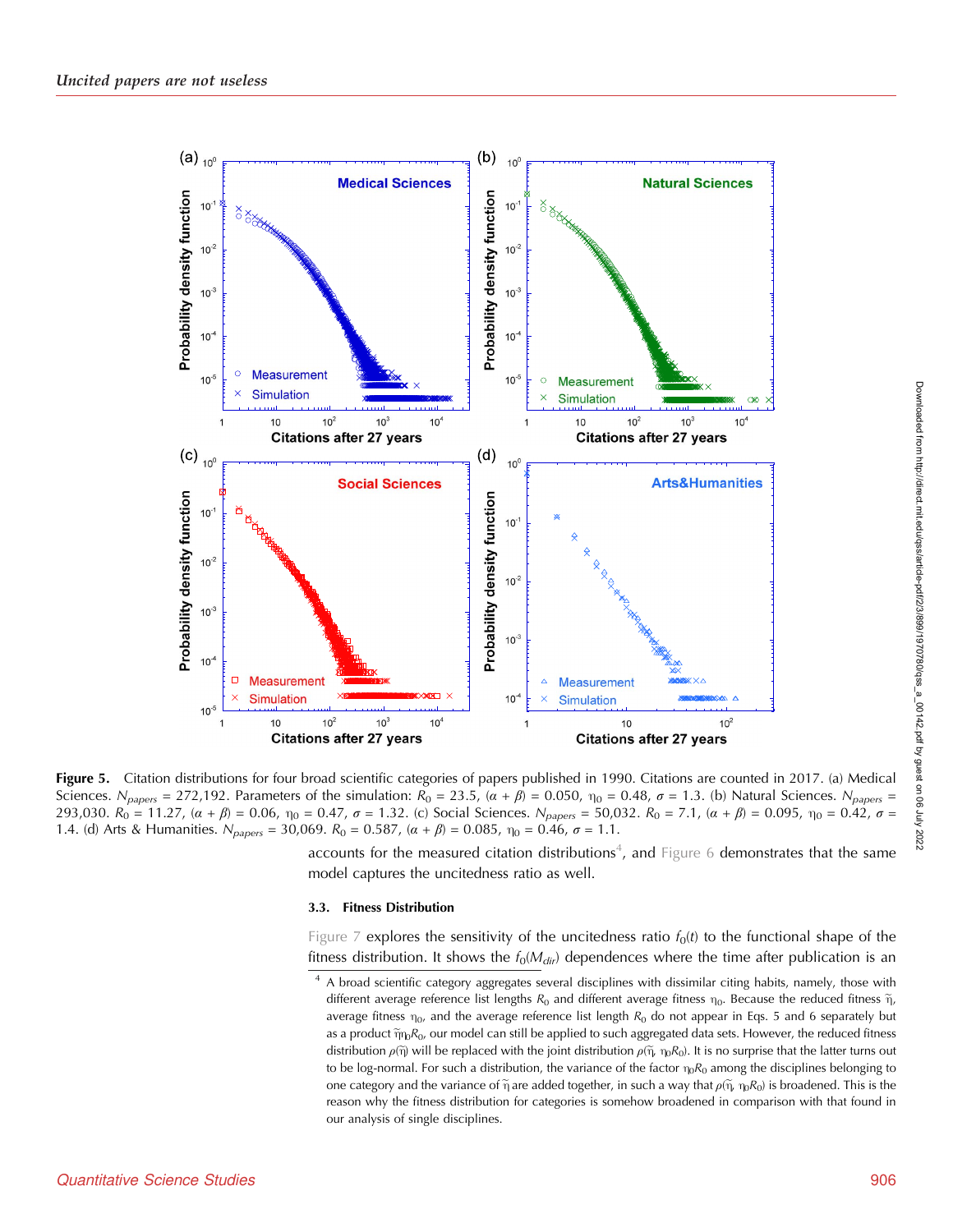<span id="page-8-0"></span>

Figure 6. The fraction of uncited papers  $f_0(t)$  for the papers published in four broad scientific categories [\(Sugimoto & Larivière, 2018](#page-12-0)). The continuous lines show model predictions obtained by running the full stochastic model on synthetic collections containing the same number of papers.

implicit parameter and  $M_{dif}(t)$  has been calculated according to Eq. 6. Equation 5 states that the function  $f_0(M_{dir})$  is nothing else but the Laplace transform of the reduced fitness distribution  $\rho(\tilde{\eta})$ . Figure 7(a) shows that  $f_0(M_{dir})$  dependences for single disciplines correspond to log-normal distribution with the shape factor  $\sigma \approx 1.13$ , and Figure 7(b) shows that the data for the Medical, Natural, and Social Sciences correspond to log-normal distributions with  $\sigma = 1.3-1.4$ . Notably, for all disciplines and categories, the fitness distributions derived from the time



Figure 7. The fraction of uncited papers,  $f_0(t)$  versus the average number of direct citations  $M_{dif}(t)$ , where the latter was calculated using Eq. 6. The continuous lines show model predictions (Eq. 6) for the log-normal fitness distributions (Eq. 7) with different shape factors  $σ$ . (a) Single disciplines. All data collapse onto one curve, indicating that the reduced fitness distribution  $\rho(\tilde{\eta})$  is almost the same for these three disciplines. It is best accounted for by the log-normal fitness distribution with the shape factor  $\sigma = 1.13$ . (b) The data for Medical, Natural, and Social Sciences are best described by the log-normal distribution with  $\sigma = 1.3-1.4$ , while the data for Arts & Humanities can be accounted for by the log-normal distribution with  $\sigma = 1.1$ .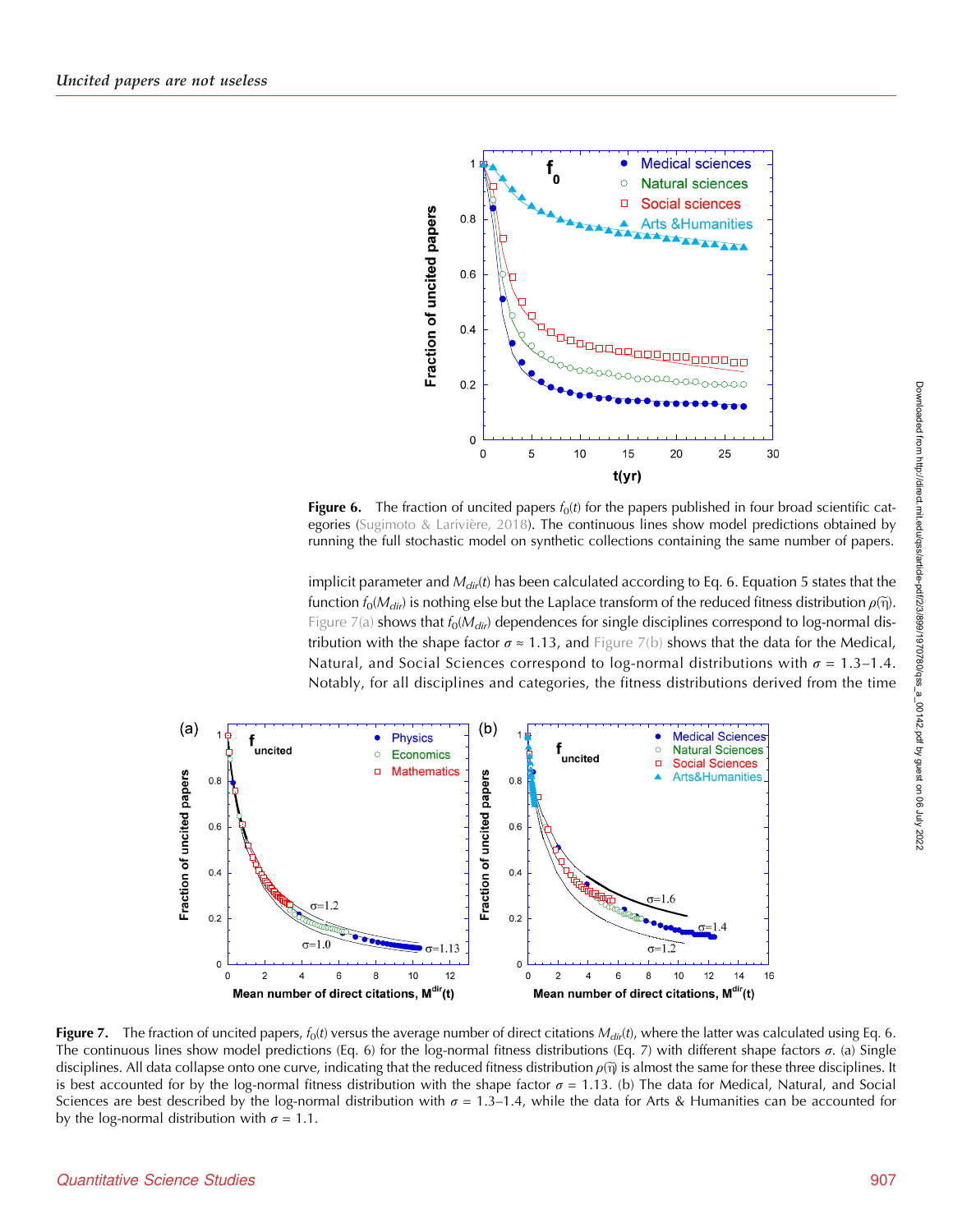<span id="page-9-0"></span>dependence of the uncitedness ratio are the same as those found in the analysis of citation distributions [\(Figures 1](#page-4-0) and [5](#page-7-0)).

## 4. COMPARISON TO EXISTING MODELS

The models of uncitedness, as summarized by [Burrell \(2013\)](#page-12-0), assume that when the authors of a new publication compose the reference list, they choose the target papers basing on some attribute which we name fitness. When the perspective is shifted to cited papers, this means that each paper has an individual citation rate determined by its fitness. Statistical distribution of these rates, for the collection of papers published in one year, has been postulated to be either exponential or Gamma-distribution ([Burrell, 2013](#page-12-0)), or to result from the preferential attachment rule ([Egghe, 2013;](#page-12-0) [Hsu & Huang, 2012\)](#page-12-0). Assuming that the citation dynamics of papers is Poissonian, the existing models [\(Burrell, 2013](#page-12-0); [Egghe, 2013](#page-12-0); [Hsu & Huang, 2012](#page-12-0)) relate the uncitedness ratio for a collection of papers to the mean number of cumulative citations for this collection,  $M(t)$ . In particular, for the exponential fitness distribution, [Burrell](#page-12-0) [\(2013\)](#page-12-0) and [Egghe \(2013\)](#page-12-0) showed theoretically that

$$
f_0(t) = \frac{1}{1 + M(t)}.
$$
\n(9)

[Hsu and Huang \(2012\)](#page-12-0) successfully verified this simple relation for the Physics papers published in 2007 and for a three-year citation window. However, Eq. 9 fails for a long citation window. In particular, given a citation window of 27 years and  $M(t)$  from [Figure 4](#page-6-0), Eq. 9 yields  $f_0 = 3\%$ , 5.3%, 5.3%, and 46% for the papers in Medical, Natural, Social Sciences, and Arts & Humanities, correspondingly. However, the actual uncitedness ratios, as found from [Figure 6](#page-8-0), are much higher: 12%, 20%, 28%, and 70%.



**Figure 8.** The red line shows the log-normal reduced fitness distribution  $\rho(\tilde{\eta}) = \frac{1}{\tilde{\eta}q\sqrt{2\pi}} e^{-\frac{(\ln\tilde{\eta}+\frac{q\chi}{2})}{2\tilde{\eta}q\sqrt{2\pi}}}$  with  $\left(\ln \frac{\pi}{2}\right)$  $\sigma$  = 1.13. This distribution characterizes the Physics, Mathematics, and Economics. The blue line shows the log-normal distribution with  $\sigma = 1.4$ . It characterizes the Medical, Natural, and Social Sciences. Although the mean of the reduced fitness distribution is unity, by definition, its mode is much smaller: 0.147 for  $\sigma = 1.13$  and 0.053 for  $\sigma = 1.4$ . The dashed line shows the exponential distribution,  $\rho(\tilde{\eta}) = e^{-\tilde{\eta}}$ , for comparison.

2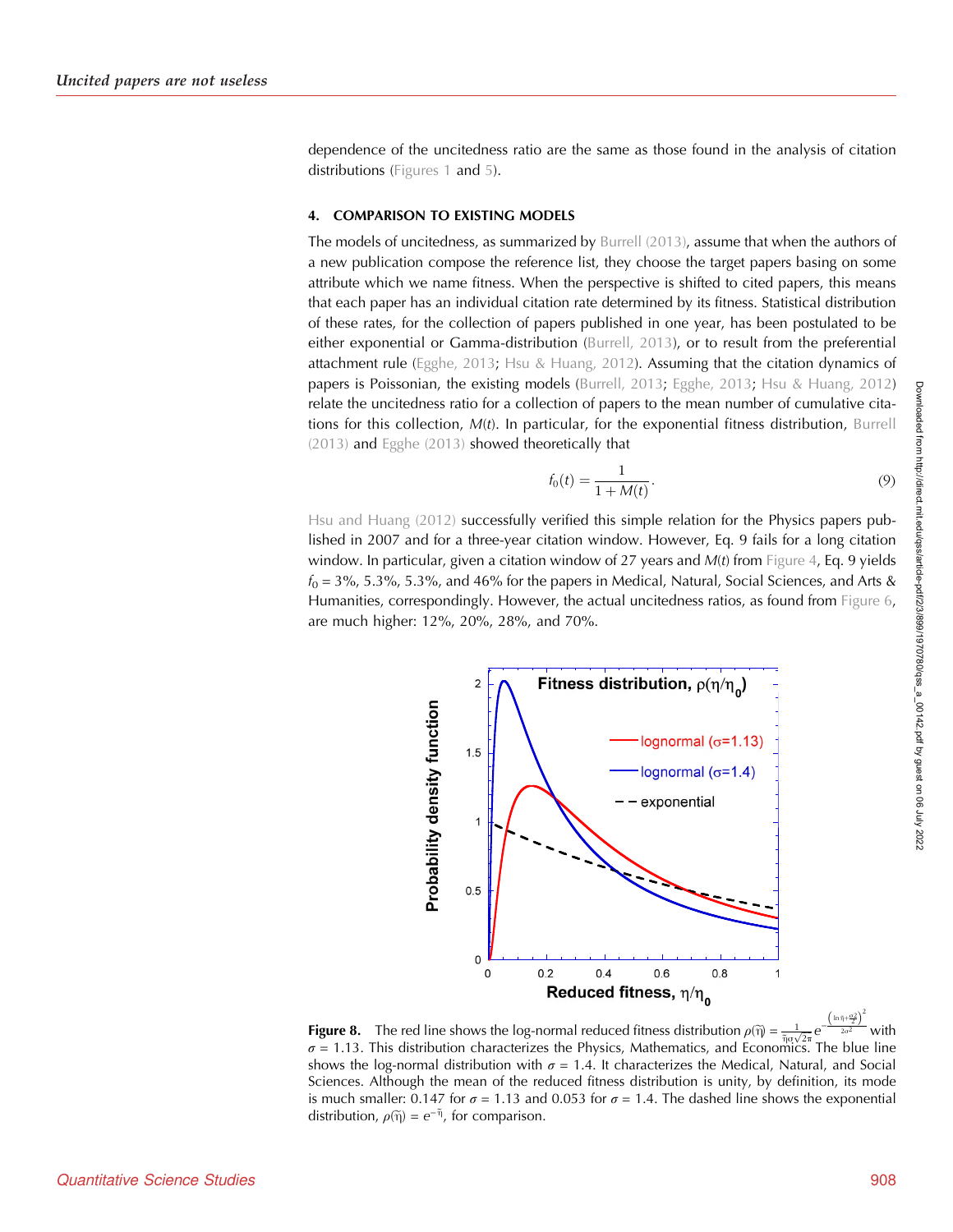In contrast to existing models, we assume a much more realistic scenario of the citation process which takes into account that, in filling the reference lists of their papers, the authors combine two strategies: random search (direct references) and "copying" from the reference lists of the preselected papers (indirect references). When the perspective is shifted to cited papers, these strategies yield direct and indirect citations, correspondingly. Although [Burrell](#page-12-0)  $(2013)$ , Egghe  $(2013)$ , and Hsu and Huang  $(2012)$  related the uncitedness ratio in a collection of papers published in one year to the mean number of all citations  $M(t)$ , our model relates it to  $M_{dir}(t)$ , the mean number of direct citations.

In summary, our approach to the problem of uncitedness builds on previous theoretical speculations but uses a more realistic scenario of the citation process. First, we replaced  $M(t)$  by  $M_{dir}(t)$ . Second, we did not postulate any specific shape of the fitness distribution but determined it from the measured citation distributions. [Figure 8](#page-9-0) shows that the actual fitness distributions are very different from the exponential distribution that was postulated in previous theoretical studies ([Burrell, 2013](#page-12-0); [Egghe, 2013\)](#page-12-0) on an ad hoc basis.

#### 5. DISCUSSION

After achieving a quantitative understanding of the time-dependent uncitedness ratio, we analyze it. A first question is why, given the same citation window, this ratio is disciplinespecific. To answer this question, we note that Eq. 5 expresses the uncitedness ratio  $f_0$  through the reduced fitness distribution  $\rho(\tilde{\eta})$  and the mean number of direct citations  $M_{dif}(t)$ . Equation 6 yields that the latter is determined by the aging function  $A(t)$ , the sum of the growth exponents  $(\alpha + \beta)$ , and the average reference list length  $R_0$ . Of these factors and functions, the one that has the largest variability between the disciplines is  $R_0$ . In particular, the disciplines with a long reference list, such as Medical and Natural Sciences, tend to have a relatively low uncitedness ratio, whereas the disciplines with a short reference list (Mathematics and Arts & Humanities) have a high uncitedness ratio. Equations 5 and 6 also explain the overall decline of uncitedness during the last century, as documented by [Wallace et al. \(2009\)](#page-12-0). This can be attributed to the gradual increase of  $R_0$  and slower decay of  $A(t)$ , as has been recently reported by [Sinatra](#page-12-0) [et al. \(2015\)](#page-12-0) for Physics.

A second question is: What kind of papers remain uncited? According to our model, some papers are uncited because they have low fitness. There are also papers with a relatively high fitness that remain uncited as well—this is an inevitable consequence of the Poissonian citation process. To estimate the relative weight of these two groups of uncited papers in a collection, we consider the probability that a paper with a certain fitness  $\tilde{\eta}$  remains uncited after t years. Equation 5 yields

$$
P(0)(\widetilde{\eta},t) = e^{-\widetilde{\eta}M_{dir}(t)}.
$$
\n(10)

We define a low-fitness paper as one whose probability of being cited during a citation window t is less than one-half,  $P(0) < \frac{1}{2}$ . The high-fitness papers are, correspondingly, those with  $P(0) \ge \frac{1}{2}$  Equation 10 yields that the borderline fitness is  $\tilde{\eta}^* = \frac{1}{M_{dir}(t) \ln 2}$ . For a long citation window of 25 years, this corresponds to 0.13, 0.23, and 0.43 for our collections of the Physics, Economics, and Mathematics papers, and to 0.074, 0.13, 0.18, and 2.2 for our collections of the Medical, Natural, Social, and Arts & Humanities papers (and the average fitness is  $\tilde{\eta} = 1$ , by definition). The fraction of the high-fitness papers with  $\tilde{\eta} > \tilde{\eta}^*$  that remain uncited after 25 years is 6.6% for Arts & Humanities and 2.5–3.5% for all other collections. These high-fitness papers make up a small part of all uncited papers for all the disciplines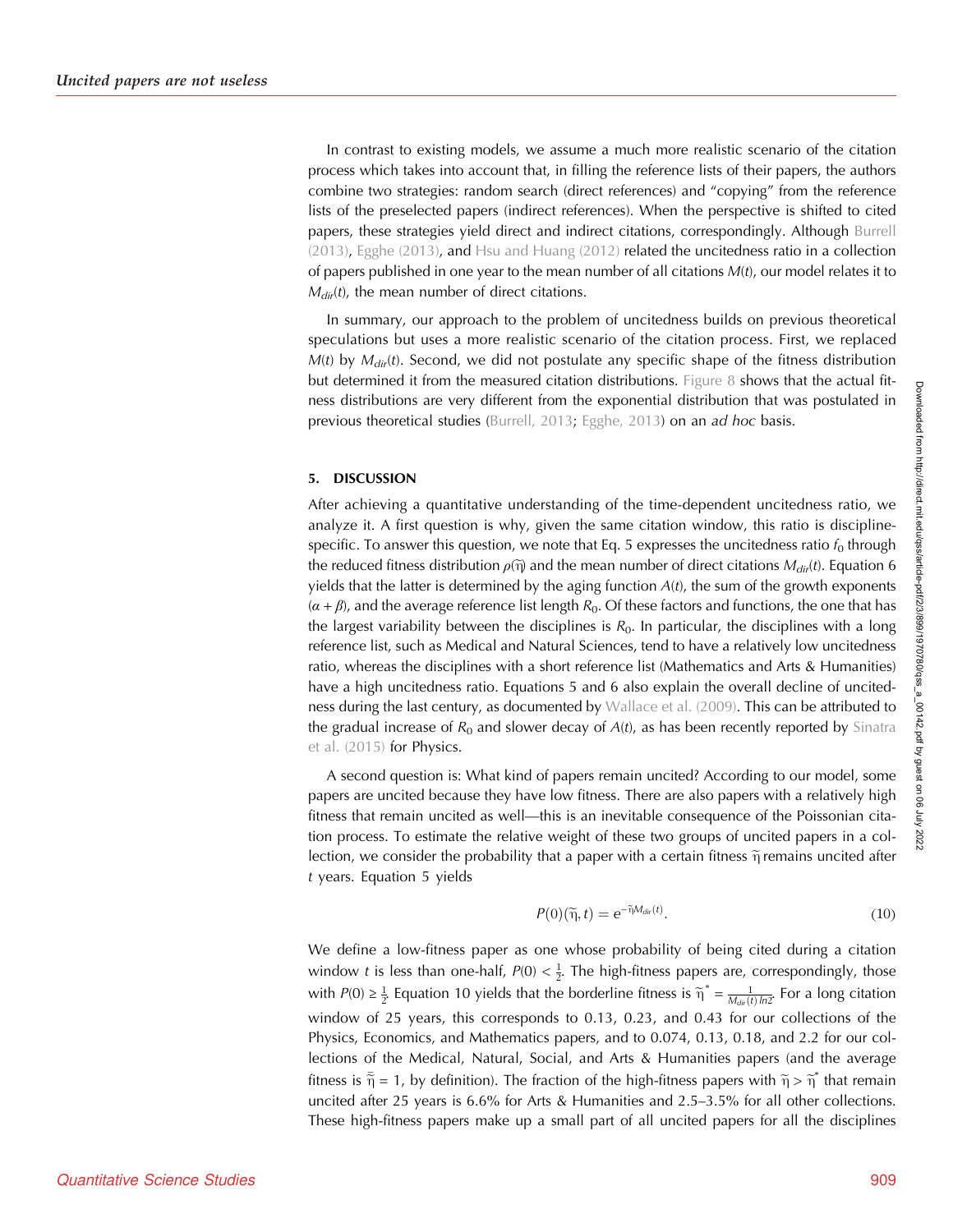and categories which we studied (possibly excluding Physics). Thus, the majority of uncited papers in our collections are characterized by low fitness.

This brings us to the question of why the fraction of uncited papers for some disciplines is so high. Our findings suggest that this is the consequence of the highly skewed fitness distribution, as has been previously conjectured by [Seglen \(1992\).](#page-12-0) We found that this distribution can be approximated by a log-normal distribution. This distribution frequently occurs in nature as the result of a multiplicative random process and is usually associated with some hierarchical structure. The scientific publication network displays a strong hierarchy: There are breakthrough papers that set a new direction of research and initiate a cascade of follow-up papers, and the latter develop subdirections of this new research and generate new cascades of papers that deal with specialized topics, close the gaps, and tie up the loose ends. The breakthrough papers have high citation potential (fitness) because they are of great interest to a broad audience. The follow-up papers, which deal with more specific research questions, have lower fitness, not due to their quality but because they address a narrower forum of researchers. Thus it is quite natural that such a hierarchical structure of scientific publications, which results from the cascades of papers, is characterized by a lognormal fitness distribution. The width of this distribution hardly varies between the disciplines, because the research style is more or less uniform (a professor usually spends  $~10–15$  years pursuing some research direction and this corresponds to two to three generations of graduate students).

The last question is whether there are papers with  $\tilde{\eta} = 0$ . To estimate the number of such uncitable papers, [Thelwall \(2016b\)](#page-12-0) suggested using a zero-inflated log-normal distribution instead of a conventional log-normal distribution. We tried to fit our data using the zeroinflated fitness distribution (this requires an additional fitting parameter—the fraction of zero-fitness papers) and were unable to improve an already very good fit. We conclude that the overwhelming majority of uncited papers in our collections are characterized by finite fitness and have some chance to be cited, provided that there is enough time, and that the decay of attention to old papers is sufficiently slow. Equation 4 indicates that this decay is captured by the factor  $A(t)e^{(\alpha+\beta)t}$ . The aging function  $A(t)$  decays very slowly, in such a way that the exponential factor  $e^{(\alpha+\beta)t}$  can compensate for this decay. Indeed, [Figure 3](#page-5-0) demonstrates that although the uncitedness ratio for scientific papers decreases with time, it does not come to saturation even after 25 years. This lack of saturation implies that, in principle,  $f_0$  may achieve a very small value over an extremely long term. This is the situation with patent citations, as the authors of a new patent are required to cite all patents relevant to their invention, however old they are. Thus, the aging function for patent citations decays more slowly than that for scientific papers. It is no surprise that for many categories of US patents the uncitedness ratio, in the long run, is only 2–4% [\(Gandal, Shur-Ofry et al., 2021\)](#page-12-0), which is significantly lower than the uncitedness ratio for scientific papers.

## AUTHOR CONTRIBUTIONS

Michael Golosovsky: Conceptualization, Data Curation, Formal Analysis, Methodology, Writing. Vincent Larivière: Data Curation, Formal Analysis, Writing.

#### COMPETING INTERESTS

The authors have no competing interests.

#### FUNDING INFORMATION

This research was not funded.